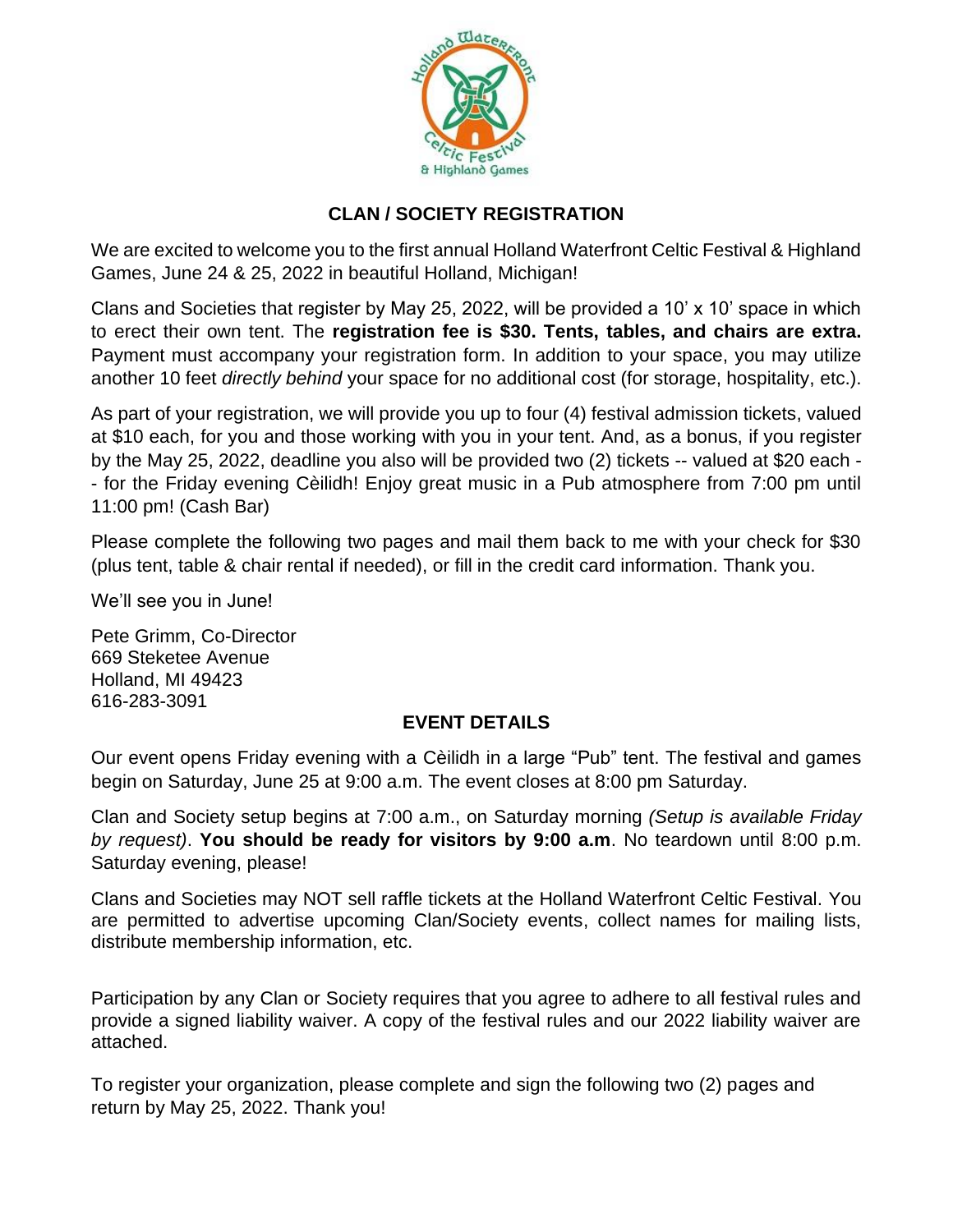

| NAME OF CLAN OR SOCIETY: |        |  |
|--------------------------|--------|--|
| <b>CONTACT PERSON:</b>   | TITLE: |  |
| STREET ADDRESS:          |        |  |
|                          |        |  |

| <b>CITY</b> | STATF/PROV: | <b>ZIP CODE</b> |
|-------------|-------------|-----------------|
|             |             |                 |

CELL PHONE: The contract of the contract of the contract of the contract of the contract of the contract of the contract of the contract of the contract of the contract of the contract of the contract of the contract of th

 $EMAIL:$ 

YES \_\_\_ We will participate in the blessing of the tartan on Sat. June 25, 2022, at 11:00a.m.

I need #\_\_\_\_ (up to four) festival admission tickets for those working in my clan tent. I need #  $\qquad$  (up to two) Cèilidh tickets for the Friday evening Ceilidh (Note: cash bar).

Participation by any Clan or Society requires that you agree to adhere to all festival rules and provide a signed liability waiver. A copy of the festival rules and our 2022 liability waiver are attached. Please sign.

SIGNATURE\_\_\_\_\_\_\_\_\_\_\_\_\_\_\_\_\_\_\_\_\_\_\_\_\_\_\_\_\_\_\_\_\_\_\_\_\_\_\_\_\_\_\_\_\_\_DATE\_\_\_\_\_\_\_\_\_\_\_\_

Please sign and mail this page and the following page using USPS to:

HOLLAND CELTIC FESTIVAL ℅ PETE GRIMM 669 STEKETEE AVE HOLLAND MI 49423

OR...

Scan and email these pages to: [pgrimm@chartermi.net,](mailto:pgrimm@chartermi.net) and to Info@HollandCelticFestival.org

Payment info is on the next page…